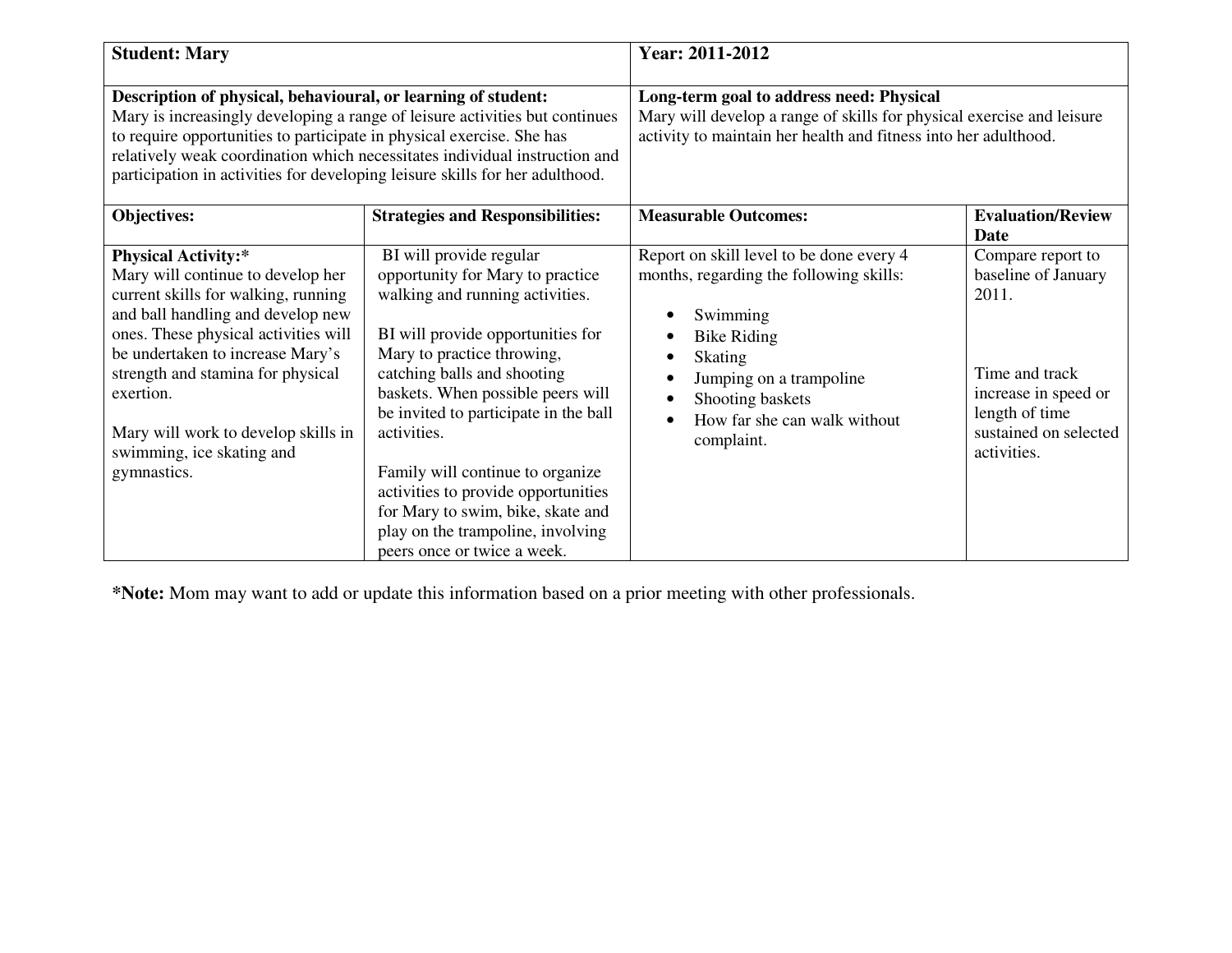| <b>Student: Mary</b>                                                                                                                                                                                                                                                                                       |                                                                                                                                                                                                                                                                                                                                                                                                                    | Year: 2006-2007                                                                                                                                                                                                                                    |                      |
|------------------------------------------------------------------------------------------------------------------------------------------------------------------------------------------------------------------------------------------------------------------------------------------------------------|--------------------------------------------------------------------------------------------------------------------------------------------------------------------------------------------------------------------------------------------------------------------------------------------------------------------------------------------------------------------------------------------------------------------|----------------------------------------------------------------------------------------------------------------------------------------------------------------------------------------------------------------------------------------------------|----------------------|
| Description of physical, behavioural, or learning of student:<br>Mary is capable of using verbal language but needs to expand<br>her usage and increase her flexibility.                                                                                                                                   |                                                                                                                                                                                                                                                                                                                                                                                                                    | Long-term goal to address need: Mary will develop<br>receptive and expressive language skills so she can initiate<br>requests and conversations, sustain conversation and<br>respond to other's initiation of questions or comments.               |                      |
| Objectives:                                                                                                                                                                                                                                                                                                | <b>Strategies and Responsibilites:</b>                                                                                                                                                                                                                                                                                                                                                                             | <b>Measurable Outcomes:</b>                                                                                                                                                                                                                        | <b>Review Dates:</b> |
| Mary will achieve ABLLS<br>objectives:<br>L11 Greet peers without<br>prompts<br>L13 Independently approach<br>others and attempt to engage<br>them<br>L16 Ask others to share items<br>L17 Allow others to use items<br>which he is using<br>L19 Converse with peers and<br>adults for 1, then 2 exchanges | 1.BI will identify planned<br>activities where Mary could<br>be prompted to practice these<br>objectives.<br>2. BI will plan and set-up<br>opportunities for Mary to<br>practice.<br>3.BI will provide direct<br>instruction to Mary in therapy<br>to practice these skills.<br>4. Parents will provide<br>opportunities, with set-up and<br>prompting, during outings to<br>help Mary generalize these<br>skills. | 1. BI will keep data, during specific<br>activities, on number of times Mary does<br>stated objective. Baseline will be collected<br>without prompting. Weekly data sheet<br>will be maintained to monitor progress in<br>Mary using these skills. |                      |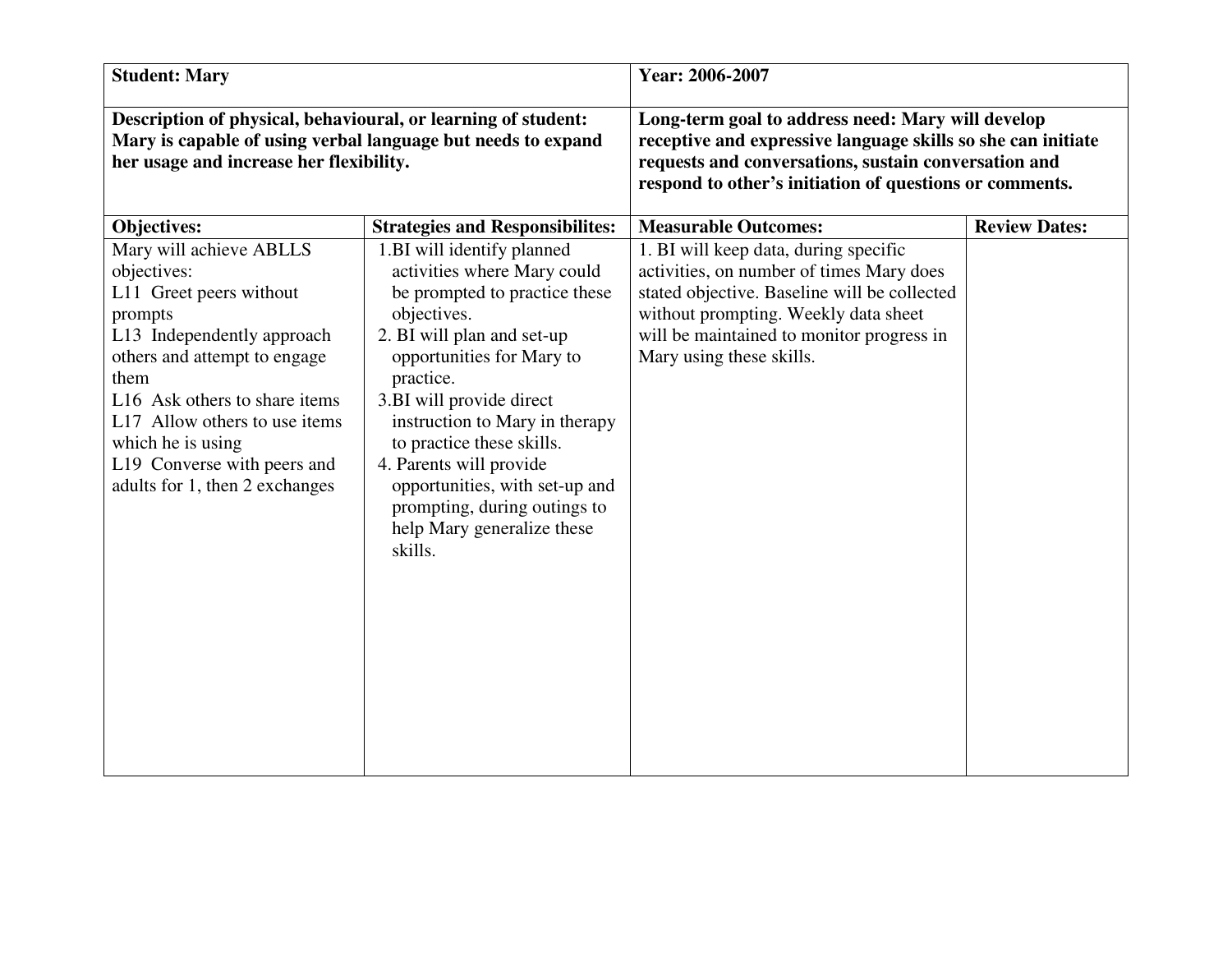| <b>Student: Mary</b>                                                                                                                                                                                                                                                                                                                                                                                                                      |                                                                                                                                                               | Year: 2006-2007                                                                                                                                                                                                                                                                                                                        |                                                                                       |
|-------------------------------------------------------------------------------------------------------------------------------------------------------------------------------------------------------------------------------------------------------------------------------------------------------------------------------------------------------------------------------------------------------------------------------------------|---------------------------------------------------------------------------------------------------------------------------------------------------------------|----------------------------------------------------------------------------------------------------------------------------------------------------------------------------------------------------------------------------------------------------------------------------------------------------------------------------------------|---------------------------------------------------------------------------------------|
| Description of physical, behavioural, or learning of student:<br>Mary requires direct instruction to ensure continued development of her<br>basic academic skills. Current skills include:<br>reads slowly but with enjoyment and little protest<br>is learning to count objects to a specific number<br>is learning to count by 2s, 5s and 10s<br>c<br>uses basic measurements in cooking<br>is spelling simple phonetic and sight words |                                                                                                                                                               | Long-term goals to address need: Academic<br>Reading: to achieve literacy, to read and comprehend fluently<br>Mathematics: to achieve basic functional math skills<br>Writing: To develop adequate writing skills to write notes, letters, e-<br>mails and informational paragraphs and to be able to complete<br>informational forms. |                                                                                       |
| Objectives:                                                                                                                                                                                                                                                                                                                                                                                                                               | <b>Strategies and Responsibilities:</b>                                                                                                                       | <b>Measurable Outcomes:</b>                                                                                                                                                                                                                                                                                                            | <b>Review date/post</b><br>test June 2006                                             |
| <b>Reading:</b><br>Mary will improve her decoding<br>skills so that she can decode all<br>sounds.<br>Mary will improve her reading<br>fluency (speed and accuracy).                                                                                                                                                                                                                                                                       | BI will use Edmark program<br>Teach and evaluate Mary's<br>acquisition of six new high<br>interest/frequency words a week.<br>Use manipulative materials to   | Tracks improvement using published test<br>materials<br>Tested weekly; pre-post test records.<br>Informal measurement worksheets on a regular<br>basis. Annual assessment with standardized                                                                                                                                            | Current performance<br>of<br>Post-test score:                                         |
| Mary will improve her reading<br>comprehension skills.<br>Mary will improve her spelling<br>skills.                                                                                                                                                                                                                                                                                                                                       | teach quantitative concepts.<br>Use high interest/low vocabulary<br>books from internet<br>Create activities for NET play for<br>using money, identifying the | test measure.<br>Timed reading of familiar passage every two<br>weeks, keep data binder for assessments, graph<br>improvement.                                                                                                                                                                                                         | <b>Current Dolce words</b><br>mastered<br>Post-test score:                            |
| Math:<br>Mary will improve her basic<br>mathematic understanding of<br>concepts including:<br>Mary will reliably count objects to<br>20 and recognize the numerals                                                                                                                                                                                                                                                                        | name of coin and the value<br>BI & family set-up opportunities<br>for Mary to pay for her own<br>tickets/food to increase awareness<br>of value of money.     |                                                                                                                                                                                                                                                                                                                                        |                                                                                       |
| representing amounts.<br>Mary will read a clock accurately<br>to the quarter hour.<br>Mary will name and identify the<br>value of coins                                                                                                                                                                                                                                                                                                   |                                                                                                                                                               | Data records on telling time.<br>Data records on identifying coins.                                                                                                                                                                                                                                                                    | This objective is on<br>hold until number<br>recognition are in<br>the higher levels. |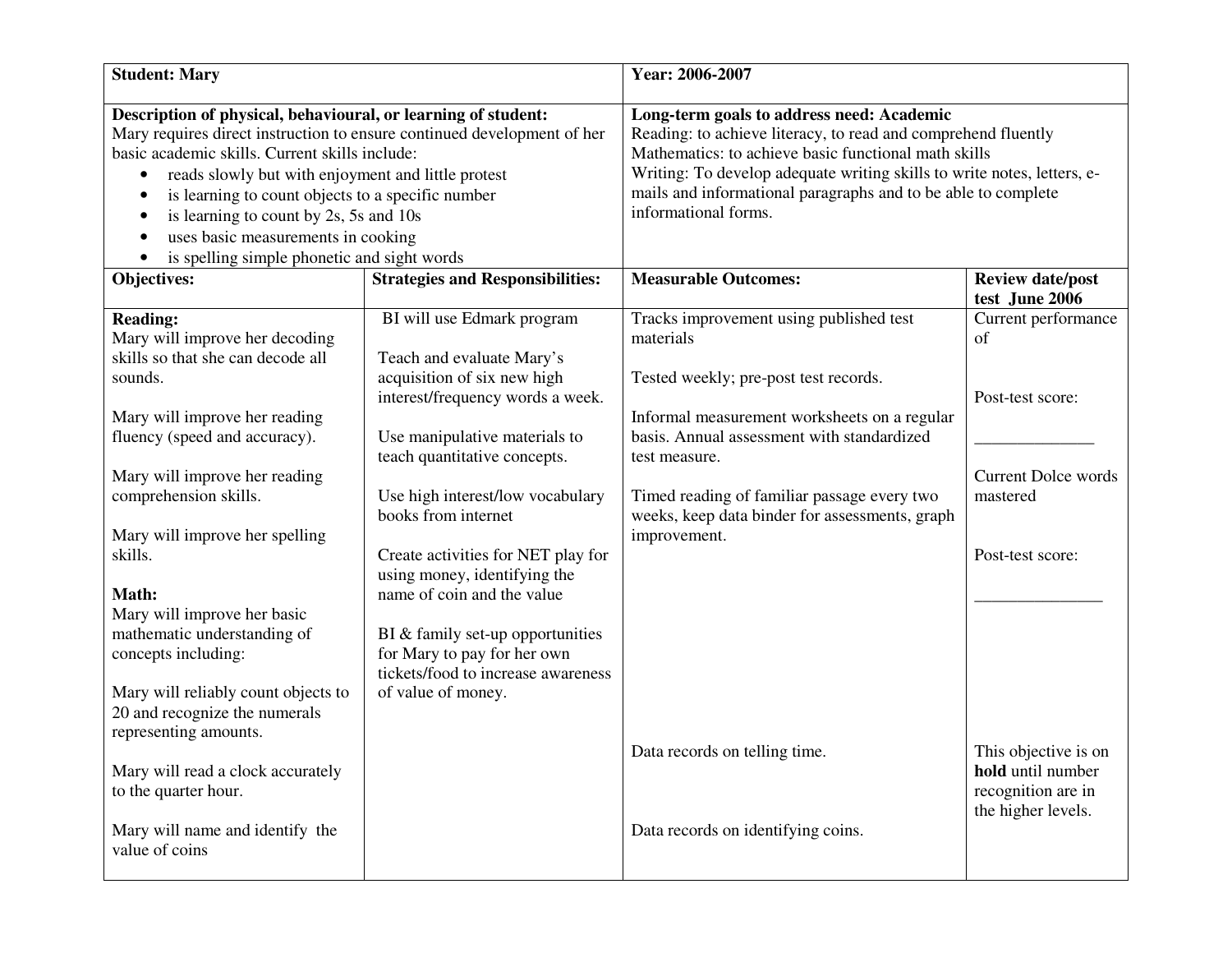| Mary will understand ordinals<br>$1st$ and $2nd$ receptively and<br>expressively.     |                                                                                                |
|---------------------------------------------------------------------------------------|------------------------------------------------------------------------------------------------|
| Mary will understand the<br>concepts of more and less                                 | Data records on more or less                                                                   |
| Mary will recognize numbers<br>up to $100$ .                                          | Data records on number recognition.                                                            |
| Mary will learn the concept of<br>1-to-1 correspondence:<br>counting up to 10 objects | Data records on correspondence and at what<br>number level.                                    |
| Mary will learn equivalency:<br>able to match amount up to 10<br>objects.             | Data records on equivalence and at what<br>number level.                                       |
| Writing:<br>Mary will learn to write/copy<br>numbers and sentences.                   | This objective will be targeted During journal<br>writing, spelling tests and math worksheets. |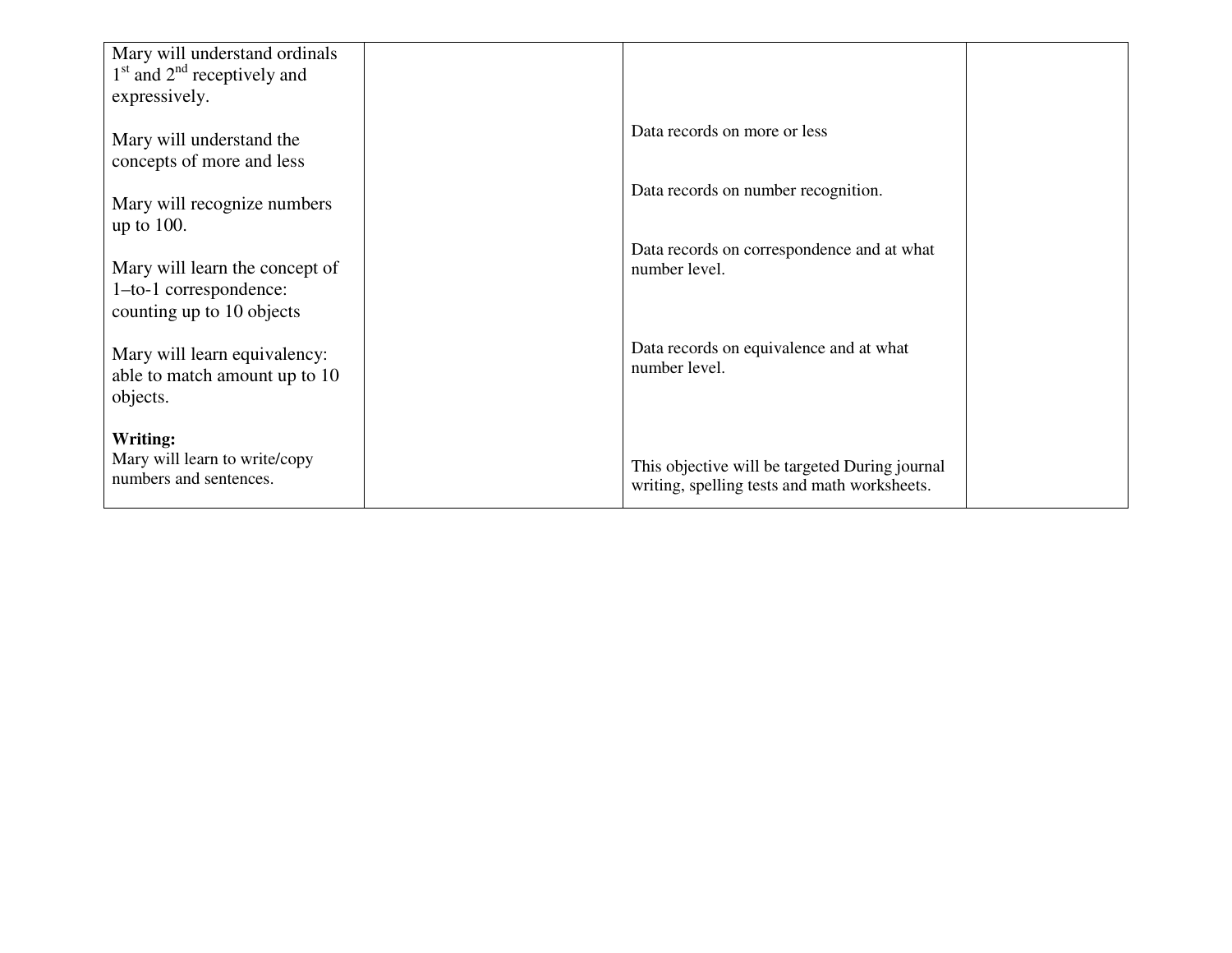| <b>Student: Mary</b>                                                                                                                                                                                                                                                                                                                                                                                                                                      |                                                                                                                                                                                                                                                                                                                                                                                                                                                                                                                                                                                                                                                                                                                                                                                                                                         | Year: 2011-2012                                                                                                                                                                                                                                                                                      |                                                                                                     |
|-----------------------------------------------------------------------------------------------------------------------------------------------------------------------------------------------------------------------------------------------------------------------------------------------------------------------------------------------------------------------------------------------------------------------------------------------------------|-----------------------------------------------------------------------------------------------------------------------------------------------------------------------------------------------------------------------------------------------------------------------------------------------------------------------------------------------------------------------------------------------------------------------------------------------------------------------------------------------------------------------------------------------------------------------------------------------------------------------------------------------------------------------------------------------------------------------------------------------------------------------------------------------------------------------------------------|------------------------------------------------------------------------------------------------------------------------------------------------------------------------------------------------------------------------------------------------------------------------------------------------------|-----------------------------------------------------------------------------------------------------|
| Description of physical, behavioural, or learning of student:<br>Mary continues to develop and use verbal language but requires<br>opportunities to interact with peers and others to improve her<br>appropriate functional use of her language. Mary does initiate but<br>usually on topics that are of limited interest to her peers; or her<br>conversational ability does not allow her to carry on a conversation<br>or play activity for very long. |                                                                                                                                                                                                                                                                                                                                                                                                                                                                                                                                                                                                                                                                                                                                                                                                                                         | Long-term goal to address need: Social Interaction<br>To use skills of initiation, conversation, requesting help, and<br>commenting to actively participate with peers and adults.                                                                                                                   |                                                                                                     |
| Objectives:                                                                                                                                                                                                                                                                                                                                                                                                                                               | <b>Strategies and Responsibilities:</b>                                                                                                                                                                                                                                                                                                                                                                                                                                                                                                                                                                                                                                                                                                                                                                                                 | <b>Measurable Outcomes:</b>                                                                                                                                                                                                                                                                          | <b>Evaluation/Review</b><br><b>Date</b>                                                             |
| Mary will spontaneously<br>initiate conversation with<br>peers by making an<br>appropriate comment or<br>by asking an appropriate<br>question.<br>Mary will sustain a play<br>activity with a peer as<br>long as the peer wishes to<br>engage in the activity.                                                                                                                                                                                            | BI will pre-arrange situations during<br>play dates, social skills group and<br>other appropriate times for<br>conversation. Mary will be<br>encouraged to converse with peers<br>through advance preparation for<br>topics of discussion.<br>• BI will initially prompt Mary and<br>peers and will fade prompts as<br>quickly as possible.<br>BI will prepare Mary for<br>$\bullet$<br>conversation prior to opportunity<br>by discussing relevant topics and<br>identifying individuals with<br>whom the conversation would be<br>appropriate.<br>• Where appropriate, picture cue<br>cards will be prepared to assist<br>Mary to anticipate when to<br>initiate a conversation and on<br>what topic (i.e. Cartoon<br>conversations)<br>'Thought bubbles" will be used to<br>help Mary consider before she<br>makes personal remarks. | Baseline data on appropriate spontaneous<br>initiation and on responses to peers during<br>free-time activities will be taken. Number<br>of initiations and comments will be<br>documented. Over time, the increase in<br>number of appropriate initiations and<br>conversations will be documented. | June 2012 Review<br>of data records<br>indicating increases<br>in initiations and<br>conversations. |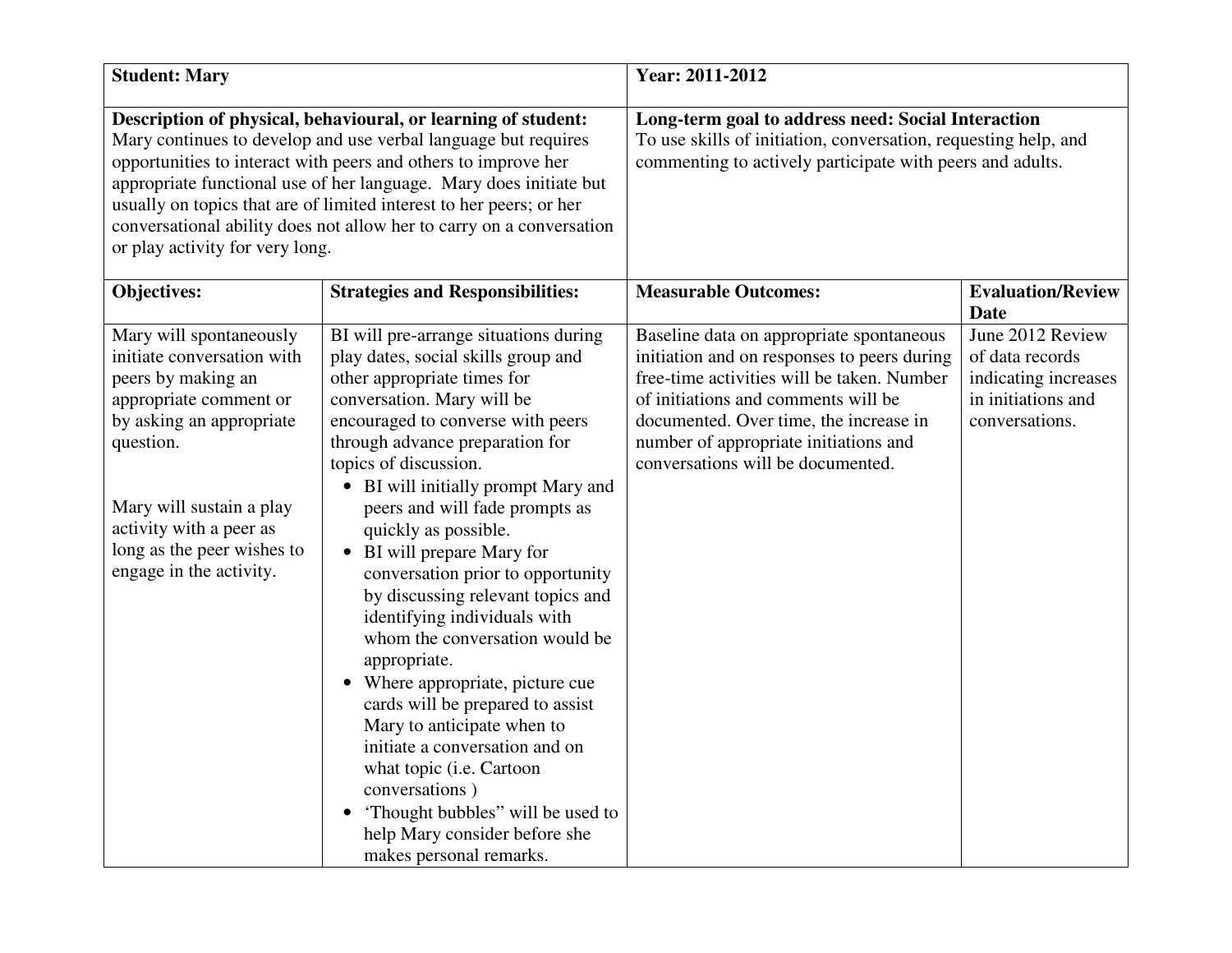| <b>Student: Mary</b>                                                                                                                                                     |                                                   | Year: 2006-2007                                                                                                                                                                                                                      |                      |
|--------------------------------------------------------------------------------------------------------------------------------------------------------------------------|---------------------------------------------------|--------------------------------------------------------------------------------------------------------------------------------------------------------------------------------------------------------------------------------------|----------------------|
| Description of physical, behavioural, or learning of student:<br>Mary is capable of using verbal language but needs to expand<br>her usage and increase her flexibility. |                                                   | Long-term goal to address need: Mary will develop<br>receptive and expressive language skills so she can initiate<br>requests and conversations, sustain conversation and<br>respond to other's initiation of questions or comments. |                      |
| Objectives:                                                                                                                                                              | <b>Strategies and Responsibilites:</b>            | <b>Measurable Outcomes:</b>                                                                                                                                                                                                          | <b>Review Dates:</b> |
| <b>Language Arts:</b>                                                                                                                                                    | BI will verbalize the<br>$1_{-}$                  | 1. MARY will accomplish up to 6 picture                                                                                                                                                                                              |                      |
| 1. B26: Sequencing: MARY is                                                                                                                                              | actions of the situations                         | sequences of various situations.                                                                                                                                                                                                     |                      |
| learning to receptively and                                                                                                                                              | depicted in the pictures                          |                                                                                                                                                                                                                                      |                      |
| expressively complete a 4                                                                                                                                                | and MARY will select                              |                                                                                                                                                                                                                                      |                      |
| picture sequence of various                                                                                                                                              | the order.                                        |                                                                                                                                                                                                                                      |                      |
| situations.                                                                                                                                                              |                                                   |                                                                                                                                                                                                                                      |                      |
| 2. G35: Prepositions: MARY is                                                                                                                                            |                                                   | 2. MARY will achieve those prepositions                                                                                                                                                                                              |                      |
| working on describing where                                                                                                                                              | 2. During NET, the                                | outlined in the ABLLS-R appendix list.                                                                                                                                                                                               |                      |
| things are in relations to space                                                                                                                                         | environment will be set up to                     |                                                                                                                                                                                                                                      |                      |
| using common prepositions                                                                                                                                                | depict where objects are in                       |                                                                                                                                                                                                                                      |                      |
| (e.g., between, behind, in front                                                                                                                                         | relation to other objects.                        |                                                                                                                                                                                                                                      |                      |
| $etc.$ ).                                                                                                                                                                | MARY will be asked to                             |                                                                                                                                                                                                                                      |                      |
|                                                                                                                                                                          | express where they are using                      |                                                                                                                                                                                                                                      |                      |
| 3. H5: Personal Information:                                                                                                                                             | prepositions.                                     | 3. MARY will achieve responding to                                                                                                                                                                                                   |                      |
| MARY will learn to respond to                                                                                                                                            |                                                   | various personal information questions on                                                                                                                                                                                            |                      |
| various personal information                                                                                                                                             | 3. MARY will be evaluated on                      | a generalized level.                                                                                                                                                                                                                 |                      |
| questions that are relevant to her                                                                                                                                       | her knowledge of PI                               |                                                                                                                                                                                                                                      |                      |
| family environment.                                                                                                                                                      | questions. In addition, she<br>will be taught the |                                                                                                                                                                                                                                      |                      |
| 4. Describing Same and                                                                                                                                                   | relationships of her family                       | 4. MARY will describe objects and                                                                                                                                                                                                    |                      |
| Differences: MARY will be                                                                                                                                                | memebers via a family tree                        | pictures on their similarities and                                                                                                                                                                                                   |                      |
| describing how objects are same                                                                                                                                          | project.                                          | differences stating at least 2 descriptors.                                                                                                                                                                                          |                      |
| and how they are different.                                                                                                                                              | 4. Objects are presented where                    |                                                                                                                                                                                                                                      |                      |
| Note: this objective is "beyond" ABLLS-R                                                                                                                                 | MARY has to label how two                         |                                                                                                                                                                                                                                      |                      |
| objectives.                                                                                                                                                              | things are the same and how they                  |                                                                                                                                                                                                                                      |                      |
|                                                                                                                                                                          | are different.                                    |                                                                                                                                                                                                                                      |                      |
| 5. H48: Tells Stories: MARY                                                                                                                                              |                                                   | 5. MARY will be able to relay a story                                                                                                                                                                                                |                      |
| will learn to tell simple stories                                                                                                                                        |                                                   | after choosing a topic (e.g., tell me what                                                                                                                                                                                           |                      |
| which include people, events                                                                                                                                             |                                                   | you did at the park).                                                                                                                                                                                                                |                      |
| and settings.                                                                                                                                                            |                                                   |                                                                                                                                                                                                                                      |                      |